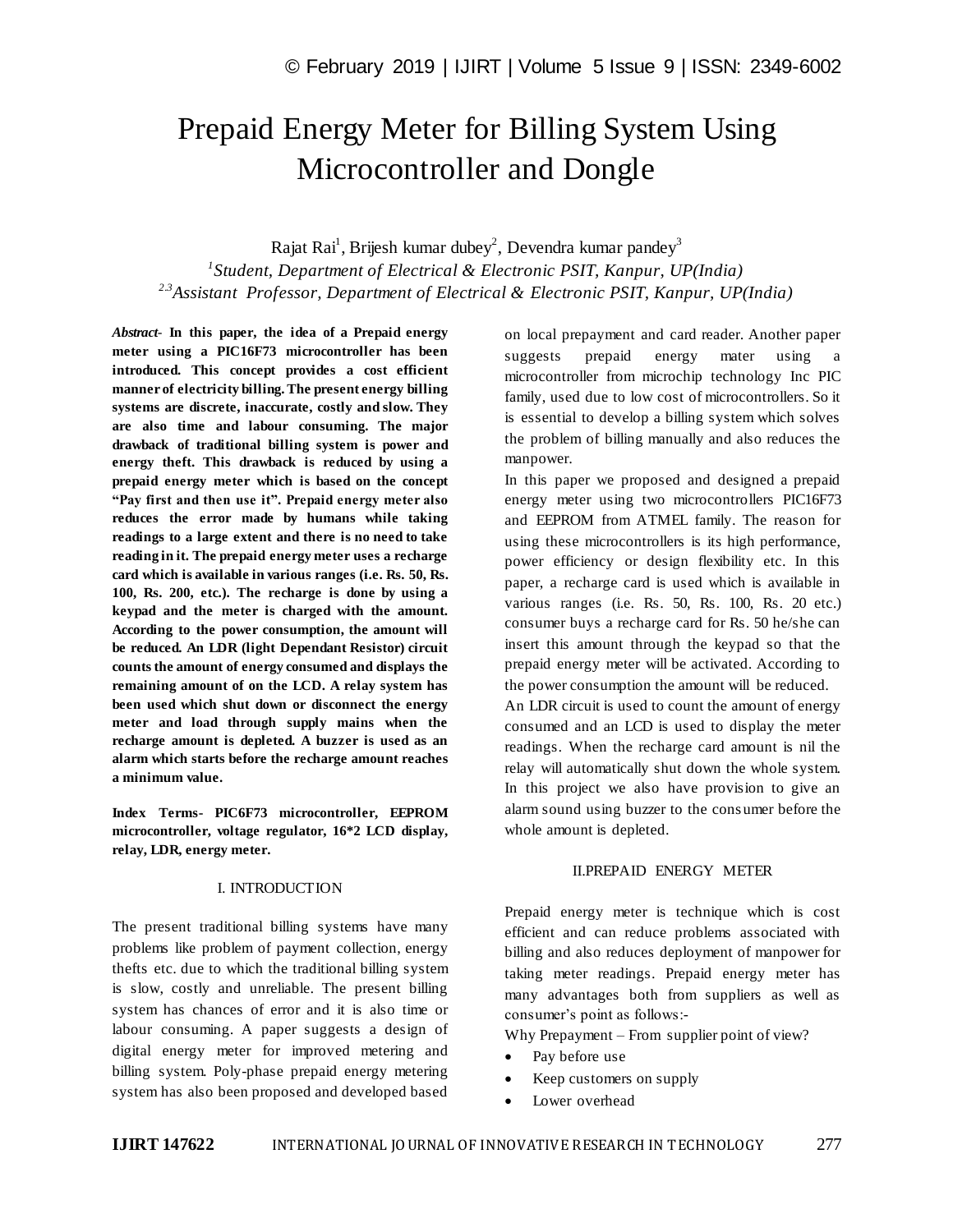- No bill production
- No bill distribution
- No need to chase payments
- No further actions such as disconnections
- Social acceptability
- Customer responsible for disconnection
- Load and demand side management
- Load based
- Time based

Why Prepayment – From Customer point of view?

- >80% mobile phones used in India are prepaid
- Flexible payment solution
- Pay to suit your income status
- Daily, weekly , monthly budgeting
- Show true cost of consumption and money left
- Reduce consumption when income is tight
- Reduce waste conserve energy
- No bills
- No billing errors
- No socially unacceptable disconnections.

A. Block Diagram of Prepaid Energy Meter

The block diagram of prepaid energy meter is shown in fig. (ii). It consist of microcontroller AT89S52, buzzer, keypad, relay, single phase energy meter, IC AT24C02 which is an EEPROM and has volatilememory, IC ULN2003 is a high voltage/ high current Darlington array each contains seven open collector Darlington pairs with common emitters used to drive loads.



Fig(i)Block Diagram.

## B. Circuit Description and working

The circuit diagram of prepaid energy meter contains two parts (a) energy meter circuit (Fig. iv) (b) LDR circuit (Fig. iii).

# (a) Energy Meter Circuit

The circuit diagram of energy meter circuit is shown in fig. (iii). A 230 V A.C – 12 V D.C step down transformer is used as power supply. The rectifier circuit is used to convert A.C into D.C. at the output of rectifier circuit +12V power supply is generated. The IC 7805 is a voltage regulator which is a 3 pin IC and is used to convert +12V into +5V. Now in our project where we need +5V supply we take it from output of IC7805 and where we required +12V supply we take from the input of IC7805. When the microcontroller AT89S52[10] which is a 40 pin IC gets signals first of all we insert the recharge number using the keypad. The recharge unit is stored in IC AT24C02 which is an EEPROM and has volatile memory and this recharge unit is display in Liquid Crystal display (LCD) and a message "recharge successful" also displays. The IC ULN2003 is a high voltage/ high current Darlington array containing seven open collector Darlington pairs with common emitters used to drive loads. Since the current produced by the microcontroller is only 10 mA which is very low to drive a relay that is why we are using ULN2003[11] which converts 10 mA into 80 mA and the relay is switched ON. As the power is consumed the reading in the single phase energy meter(connected across X2-1 and X2-2) is increased and the units in LCD is decreased by Rs.1.When the balance reaches to Rs.10 then the buzzer starts indicating that we should recharge our meter soon. And if balance is nil then the relay is switched off and no electricity flows.

## (b) LDR Circuit

LDRs or Light Dependent Resistors are very useful especially in light/dark sensor circuits. Normally the resistance of an LDR is very high, sometimes as high as 10 MΩ, but when they are illuminated with light resistance drops dramatically. When the light level is low the resistance of the LDR is high. This prevents current from flowing to the 555 timer. Consequently the LED does not light. However, when light shines onto the LDR its resistance falls and current flows into the 555 timer and the LED lights. LDR Circuit is used to count the unit pulses. When the LED blinks for 10 time it counts the energy unit as 1. This will show in LCD of the main circuit and the recharge amount in the LCD is decreased by Rs.1.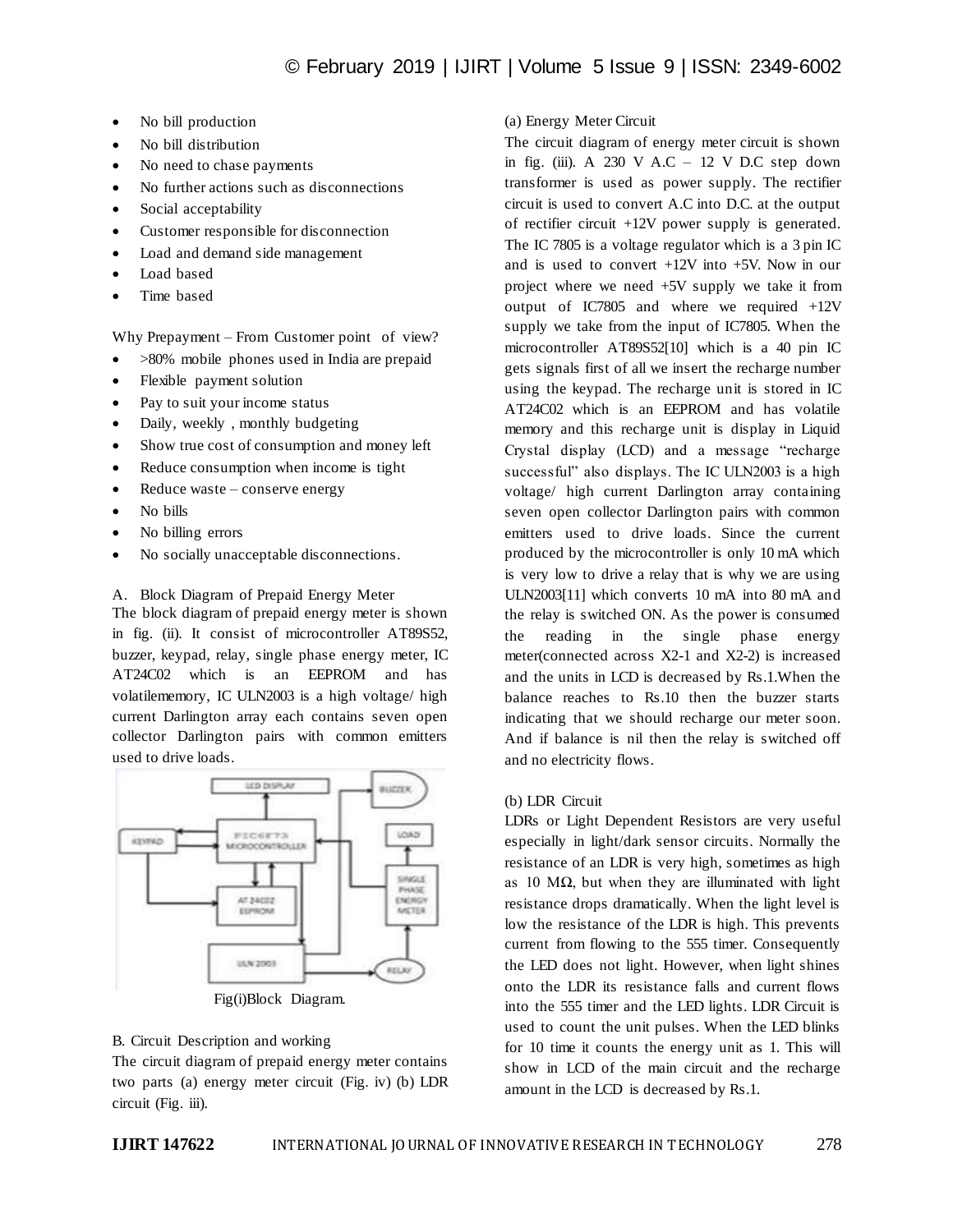

Fig.(ii) LDR Circuit



Fig(iii)Prepaid energy meter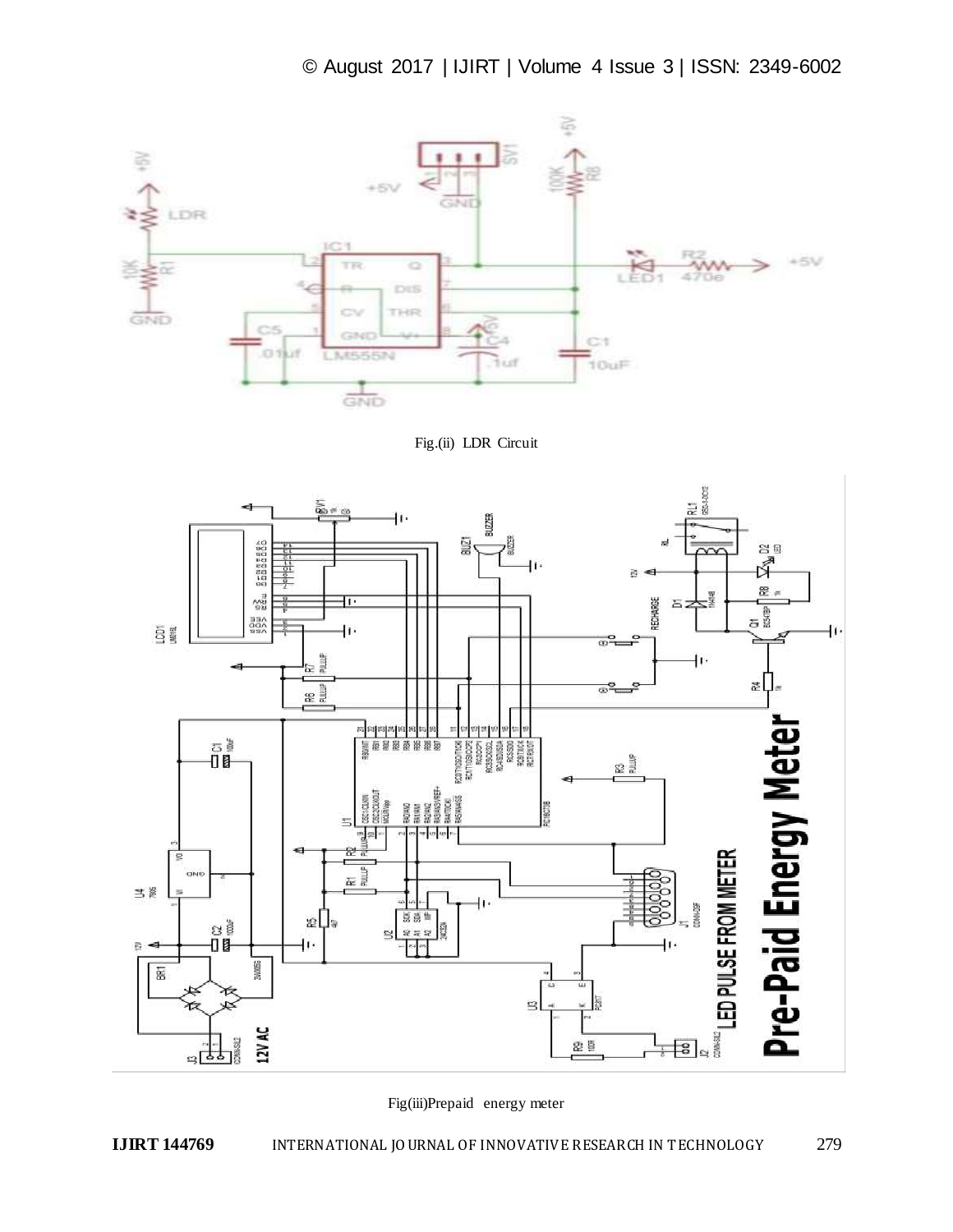

Fig(iv).Recharge Uni

C. Software development for prepaid energy meter The system software is implemented by C language and the developed code is edited, compiled and debugging by Win-AVR software. We can also program the system using MATLAB.

## D. Energy calculation

Energy is the measure of how much work has been required over a known period of time. We are using a light bulb as a load with a 100W rating which consumes 100 watts of active power in order to create

**IJIRT 144769** INTERNATIONAL JOURNAL OF INNOVATIVE RESEARCH IN TECHNOLOGY 280